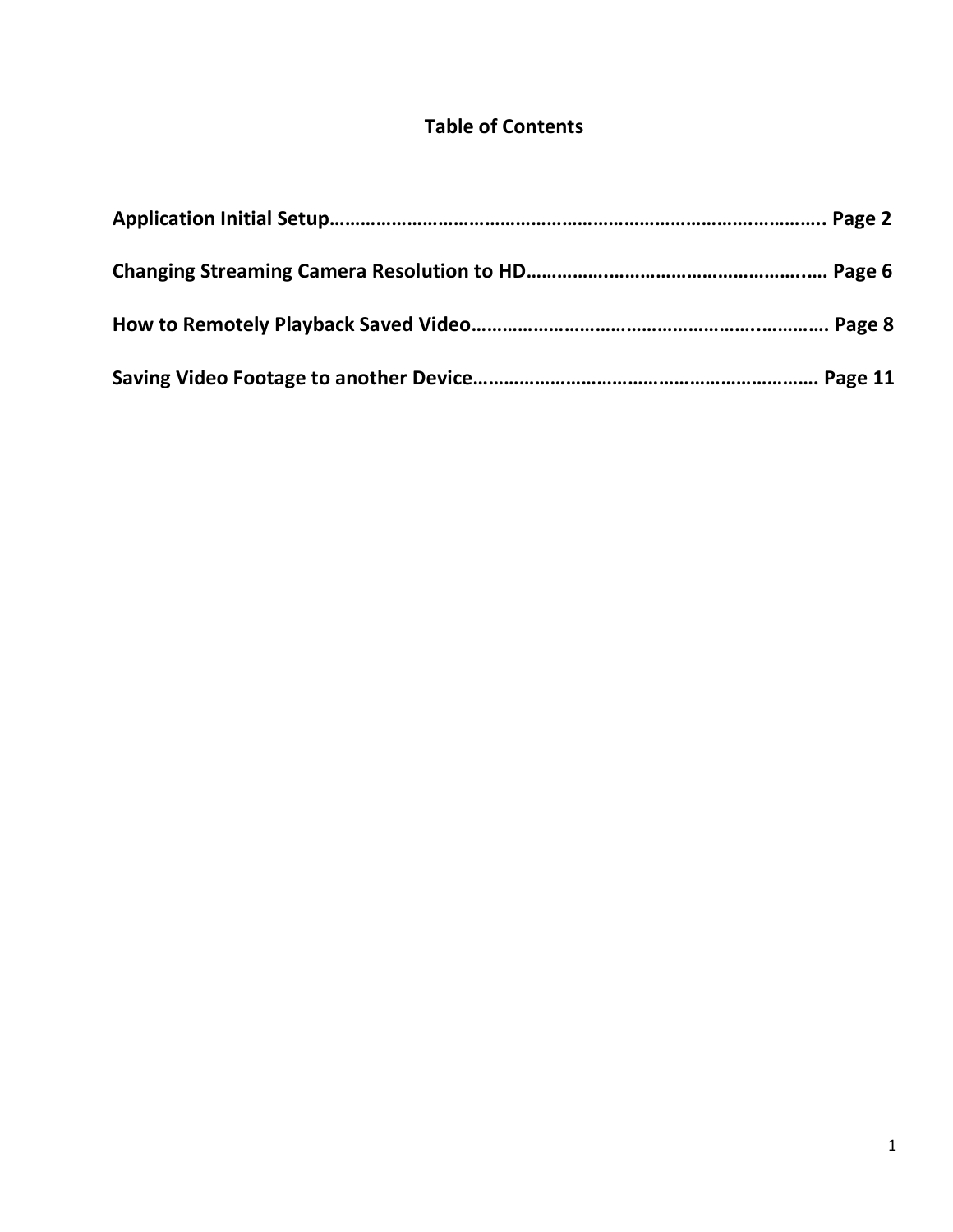

### **CCTV Setup Step-By-Step Guide**

This guide has been designed to walk you through the NVMS7000 application and Hikvision DVR software. The purpose is to assist and teach how to setup and operate your CCTV system via the smartphone app, or the Hikvision DVR (Digital Video Recorder) software.

### **Application Initial Setup:**

1. Download the smart phone app, called "NVMS7000". This app can be found in either the Google Play store of the App Store on Apple devices.

- 2. Once downloaded, open the app and enter your region information.
- 3. Once you are in the app, click "Menu" (top left icon)

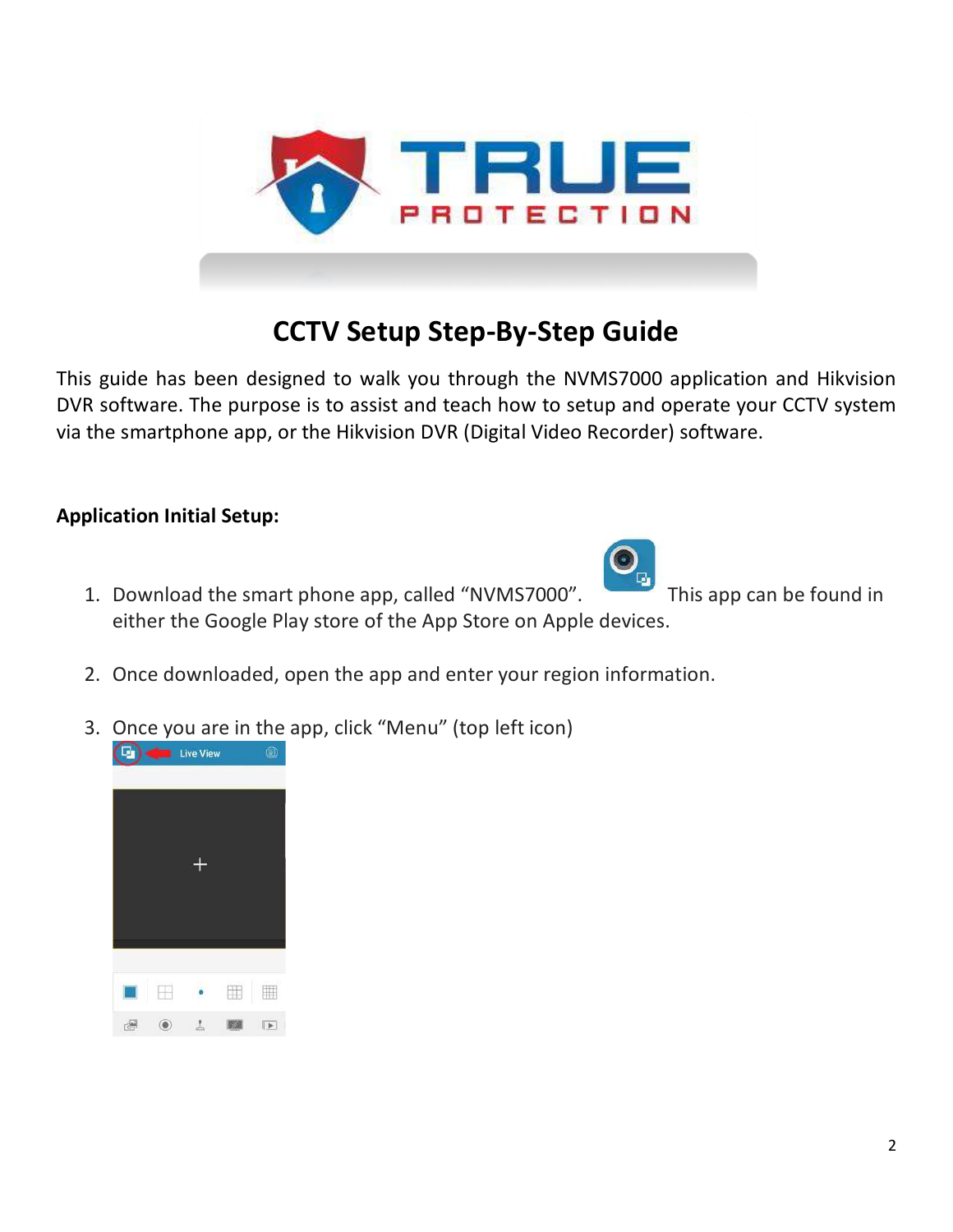### 4. Then, click "Devices"



5. Then, click "Add Device" (top right icon with folder and plus sign)





6. Then, click "Manual Adding"



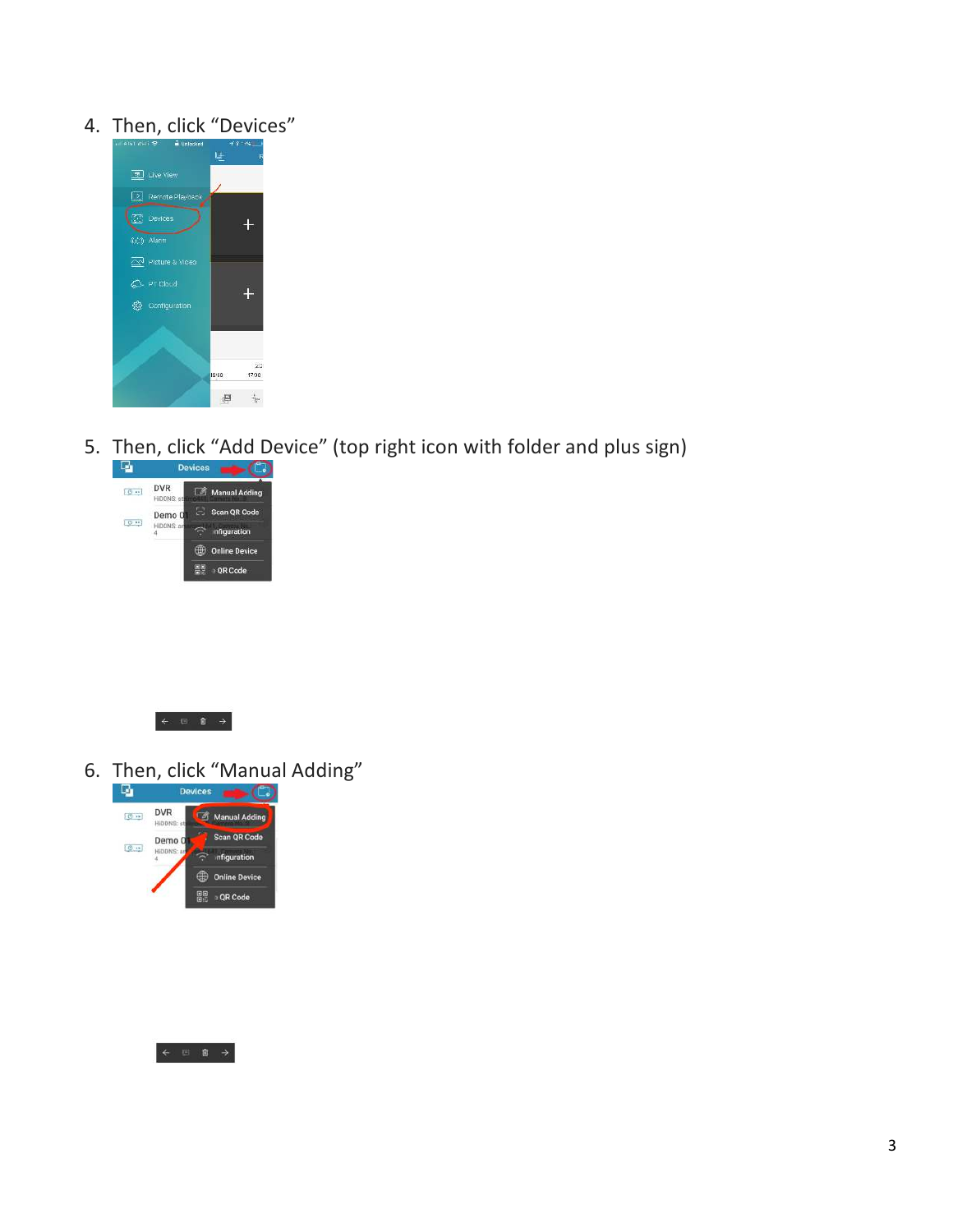7. Then, enter the information below for device information (see back page of this guide for your DVR's information)

**Alias:** [you can put anything in this field] **Register Mode:** IP/Domain **Address:** Enter your public IP address **Port:** 8000 **Username:** admin

**Password:** Trueprotection1

| Alias            | Demo         | ®  |
|------------------|--------------|----|
| Register<br>Mode | IP/Domain    | o  |
| <b>Address</b>   |              |    |
| Port             | 8000         | Œ, |
| <b>User Name</b> |              |    |
| Password         |              |    |
| Camera No.       | $\mathbf{0}$ |    |

8. Next, click the "save button" on the top right (looks like a floppy disk).

| Alias            | Demo           | $^{\circ}$ |
|------------------|----------------|------------|
| Register<br>Mode | IP/Domain      | m          |
| Address          |                |            |
| Port             | 8000           | ⊛          |
| <b>User Name</b> |                |            |
| Password         |                |            |
| Camera No.       | $\overline{0}$ |            |

9. Then, click "Start Live View" at the bottom.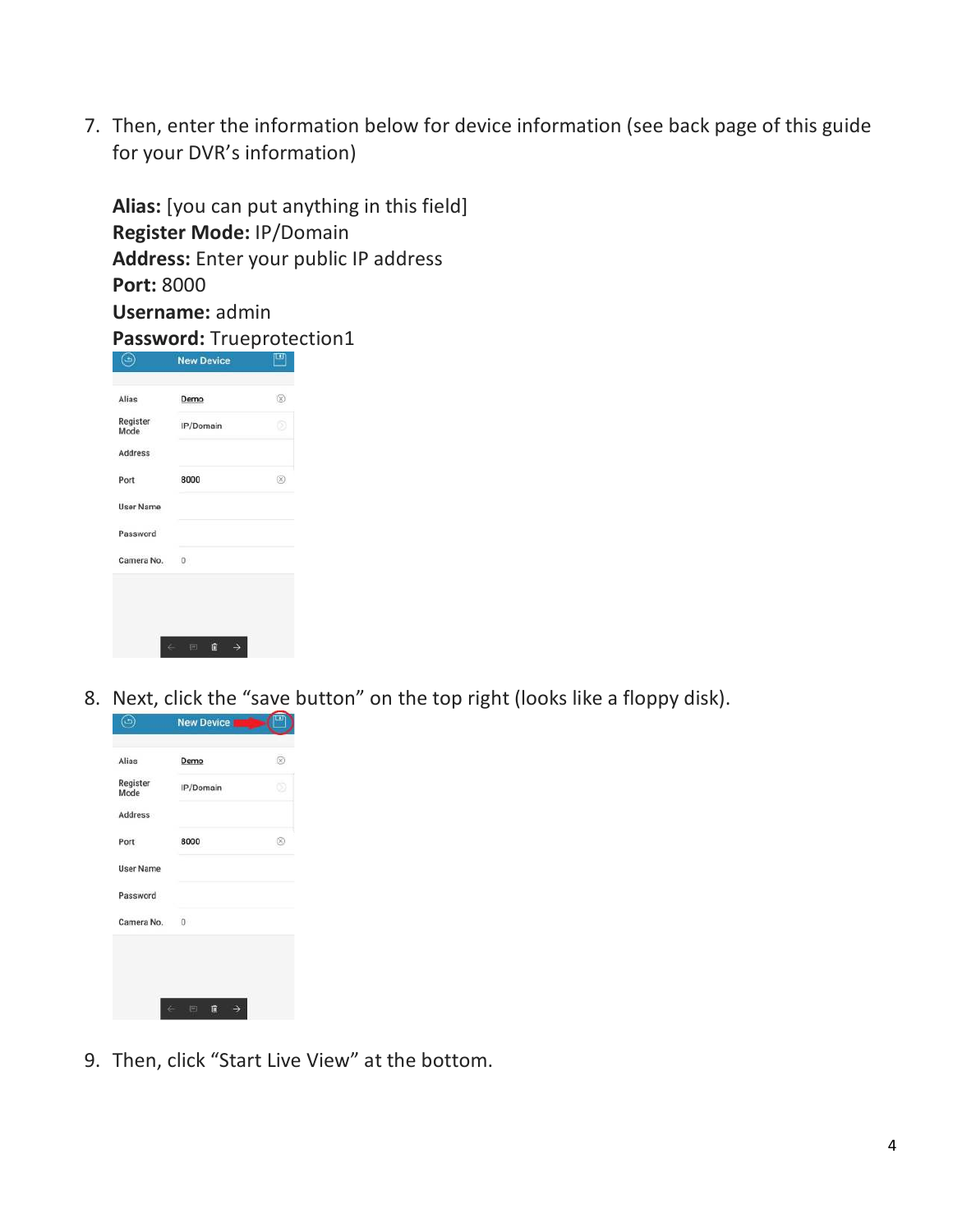Once you enter Live View, you will come to a screen that will display your cameras. You will notice 4 squares at the bottom of the screen.



These squares represent the amount of cameras you can view at one time. You can view anywhere from 1 to 8 cameras at a time.

You will also notice these icons at the bottom of the screen:





These are the basic steps to setup your cameras on the phone application. You will now be able to view your cameras remotely.

Keep in mind, your new Hikvision DVR comes equip with a 1 Terabyte hard drive. This will store between 2 to 3 months of motion-activated video before it deletes the oldest video and makes space for new video storage. The more cameras you have on your system, the shorter the time span of saved video you will have. Your DVR system will record every time motion is detected by the camera, and has 5 seconds of pre-motion recording and 5 seconds of postmotion recording. You can go back and view the video footage within the application or through the DVR software. The next process will explain how to playback recorded video via the application.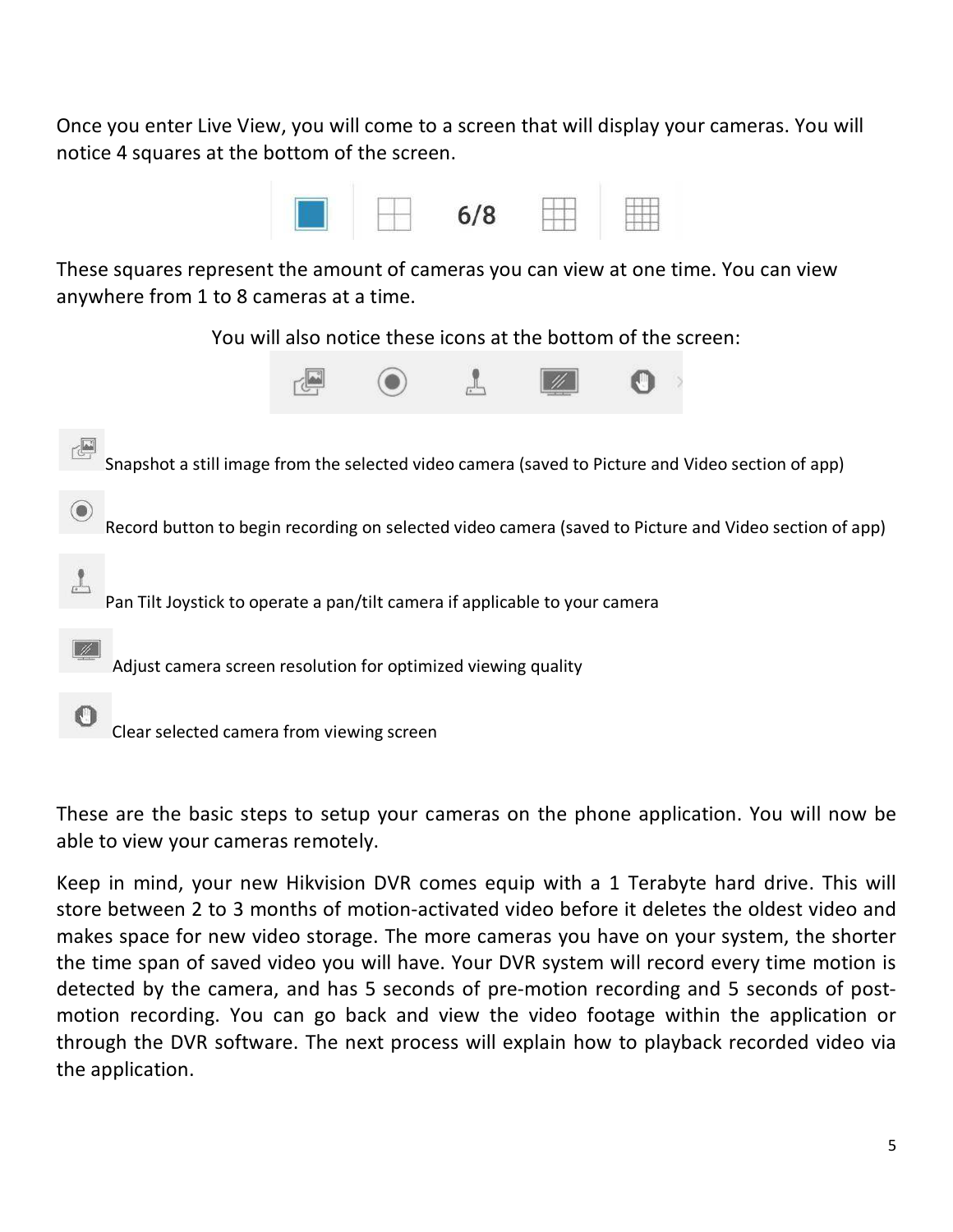### **Changing Streaming Camera Resolution to HD:**

This section will show you how to switch the live view of the cameras on the app to stream in HD, giving you the best picture quality possible.

- 1. First, you have to be looking at only one camera at a time (i.e. you cannot be looking at the split screen showing multiple cameras at once). To do this, simply double-click on one of the cameras to change it to single camera viewing mode. Your screen should now only be viewing one camera at a time.
- 2. Next, you will need to click on the icon at the bottom of the screen: Live View 囚
- 3. The bottom of the screen will now be displaying 3 options, Clear, Fluent, and Custom. Select "Clear":



 $1/8$ 

 $(4)$  +  $(4)$ 

 $\mathbb{H}$ 

 $\Omega$ 

 $\mathbb{E}\left[\left\Vert \mathbb{E}\right\Vert \mathbb{E}\right]$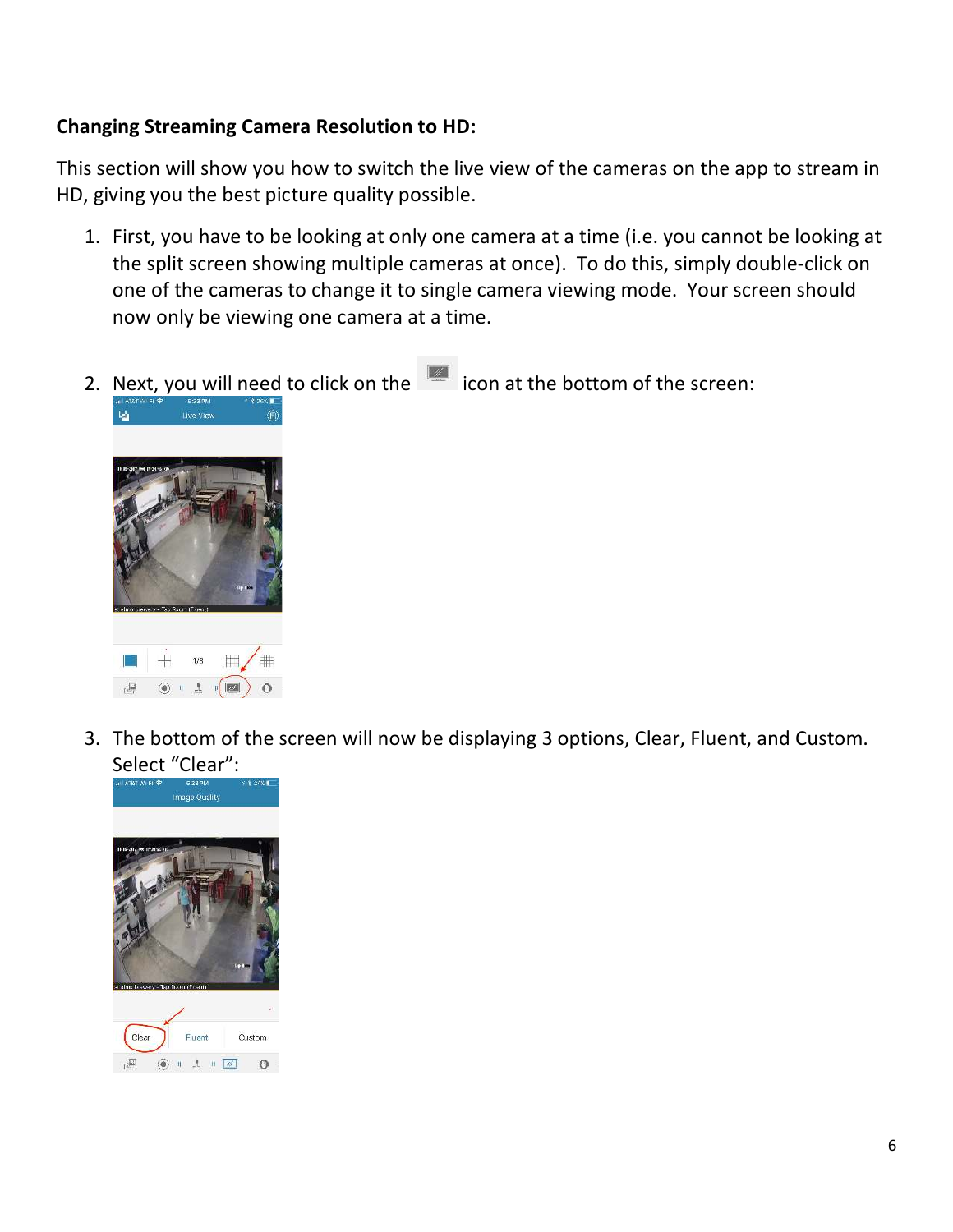4. You have now changed the streaming method to stream live view in HD. Now, click the

icon again to exit out of the resolution options tab:



You will need to go through this process for each camera on your system to change each camera to stream in HD mode. However, you will only have to do this one time, as it will save your settings.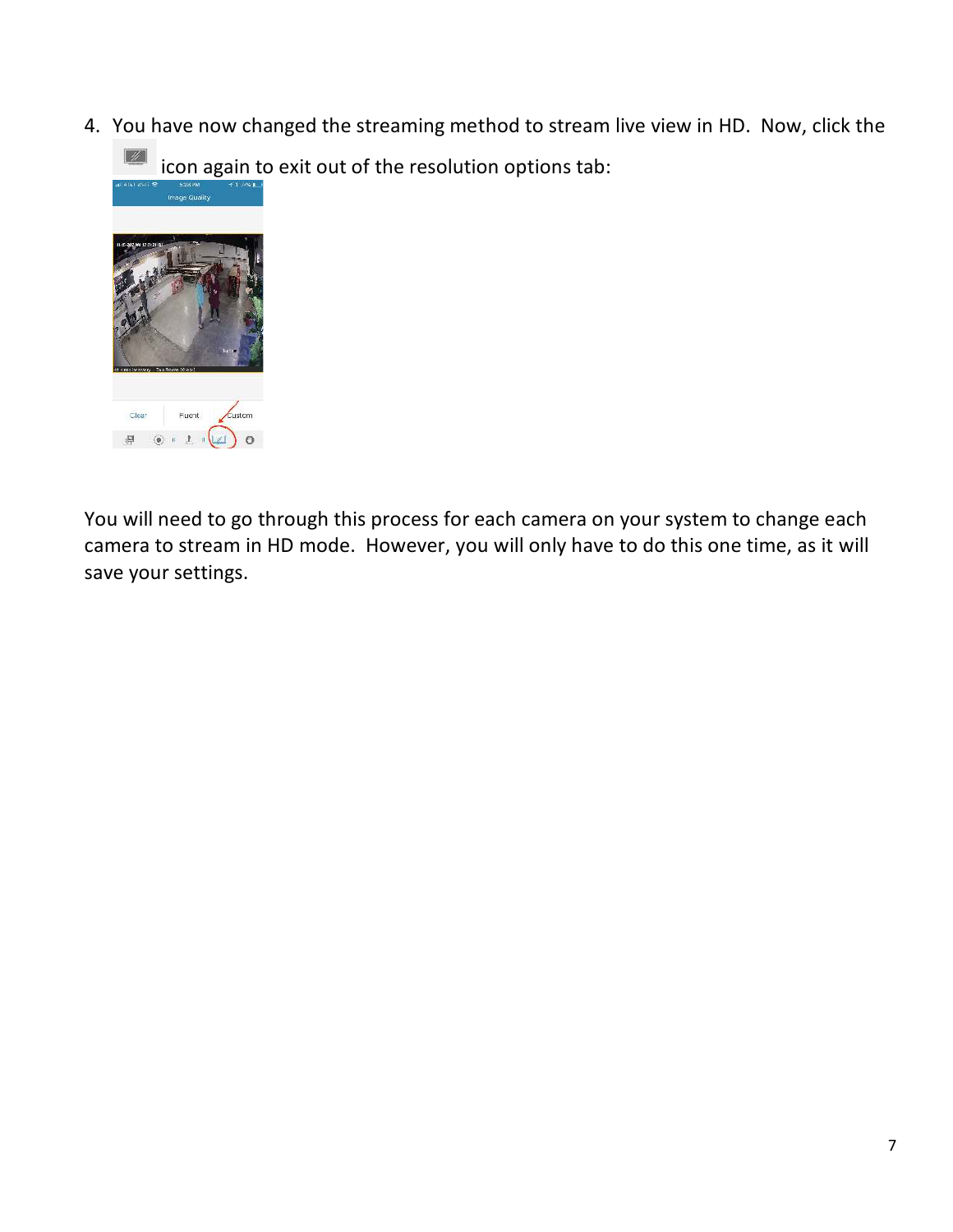### **How to Remotely Playback Saved Video:**

1. -Click on "Menu" (top left icon)



## 2. Then click on "Remote Playback"

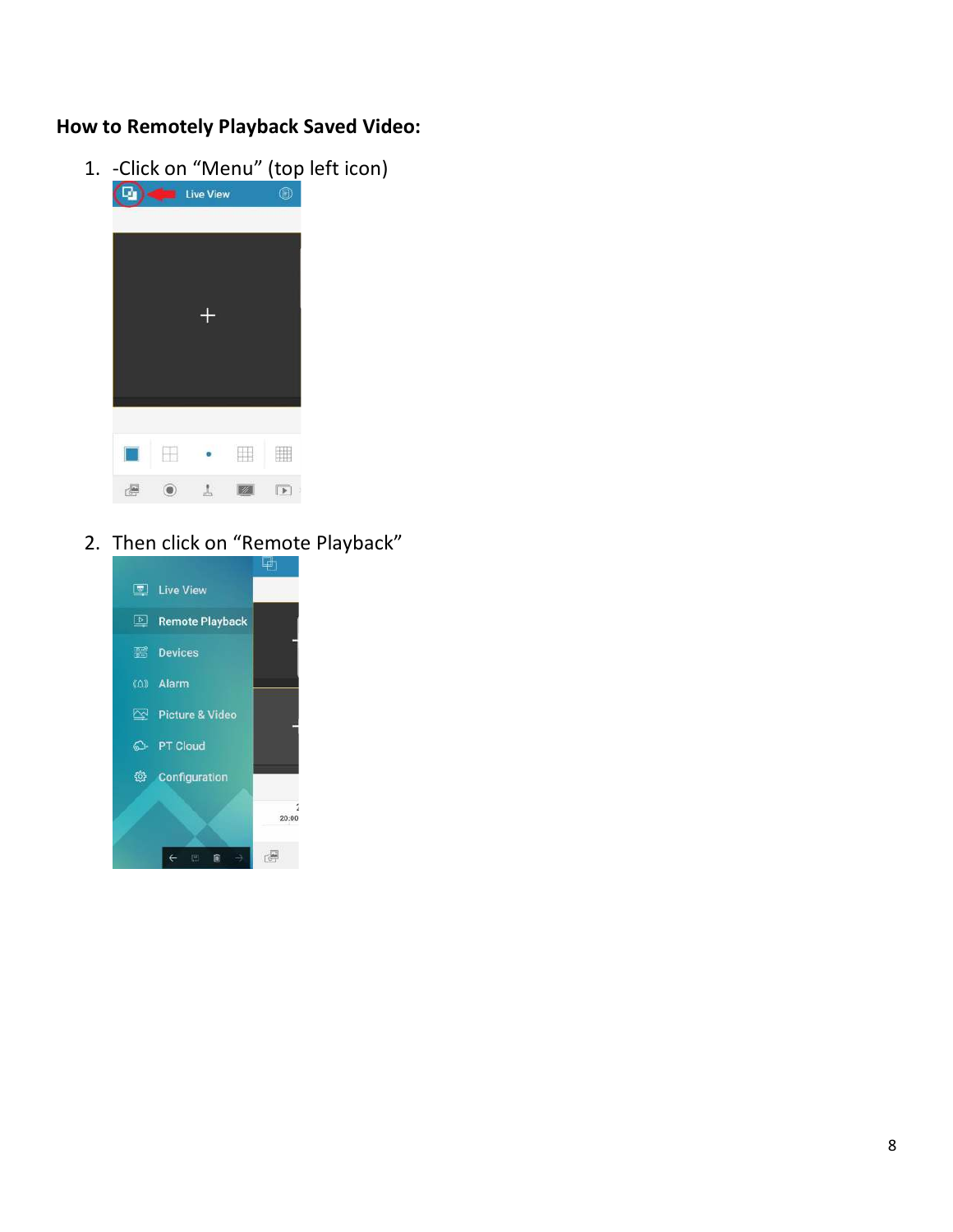3. Then click on the camera list icon (top right corner)



4. Next, select the date range that you would like to search in the top date fields. Please note that you can only search in 3 day increments, but that does not mean that the DVR only has 3 days worth of recordings. Next, select the DVR within the list that you wish to view

|    | 自 ♀ 閲 字 .4 60% a 9:31 PM |      |  |  |
|----|--------------------------|------|--|--|
|    | <b>Camera List</b>       |      |  |  |
|    | From: 2017-08-21 21:21   |      |  |  |
|    | To: 2017-08-24 21:21     |      |  |  |
|    | $O - DVR$                | f sa |  |  |
| O) | $\circ$ $\cdot$ Demo 01  |      |  |  |
|    |                          |      |  |  |
|    |                          |      |  |  |
|    |                          |      |  |  |
|    |                          |      |  |  |
|    | Start Playback(0)        |      |  |  |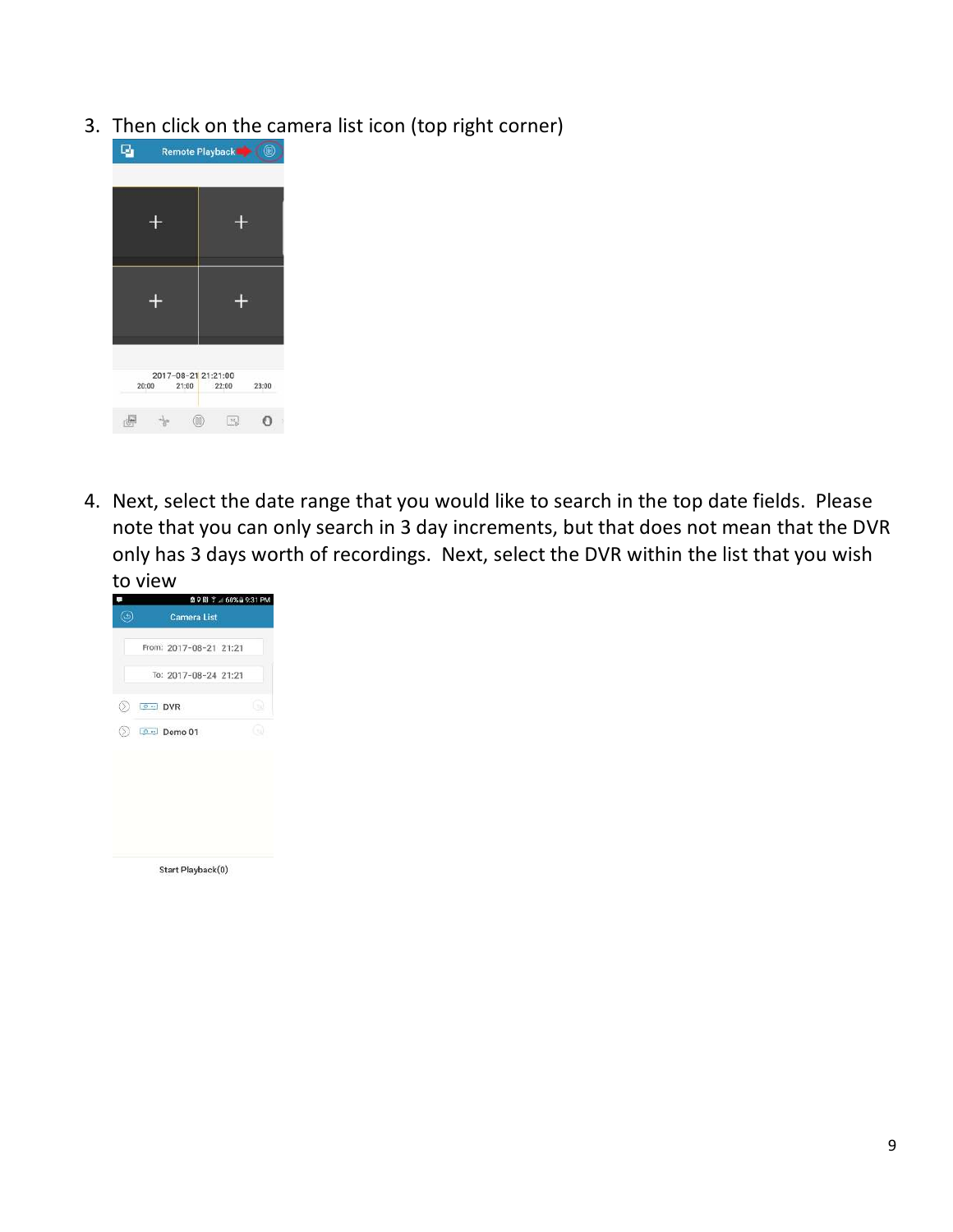5. Next, select all of the cameras you wish to view recorded footage from



6. Lastly, click "Start Playback" at the bottom

You will then see all the selected cameras. Choose the camera you wish to view recorded footage and scroll through the time line on the bottom to get to the time frame you are trying to view. Note: the software is in military time

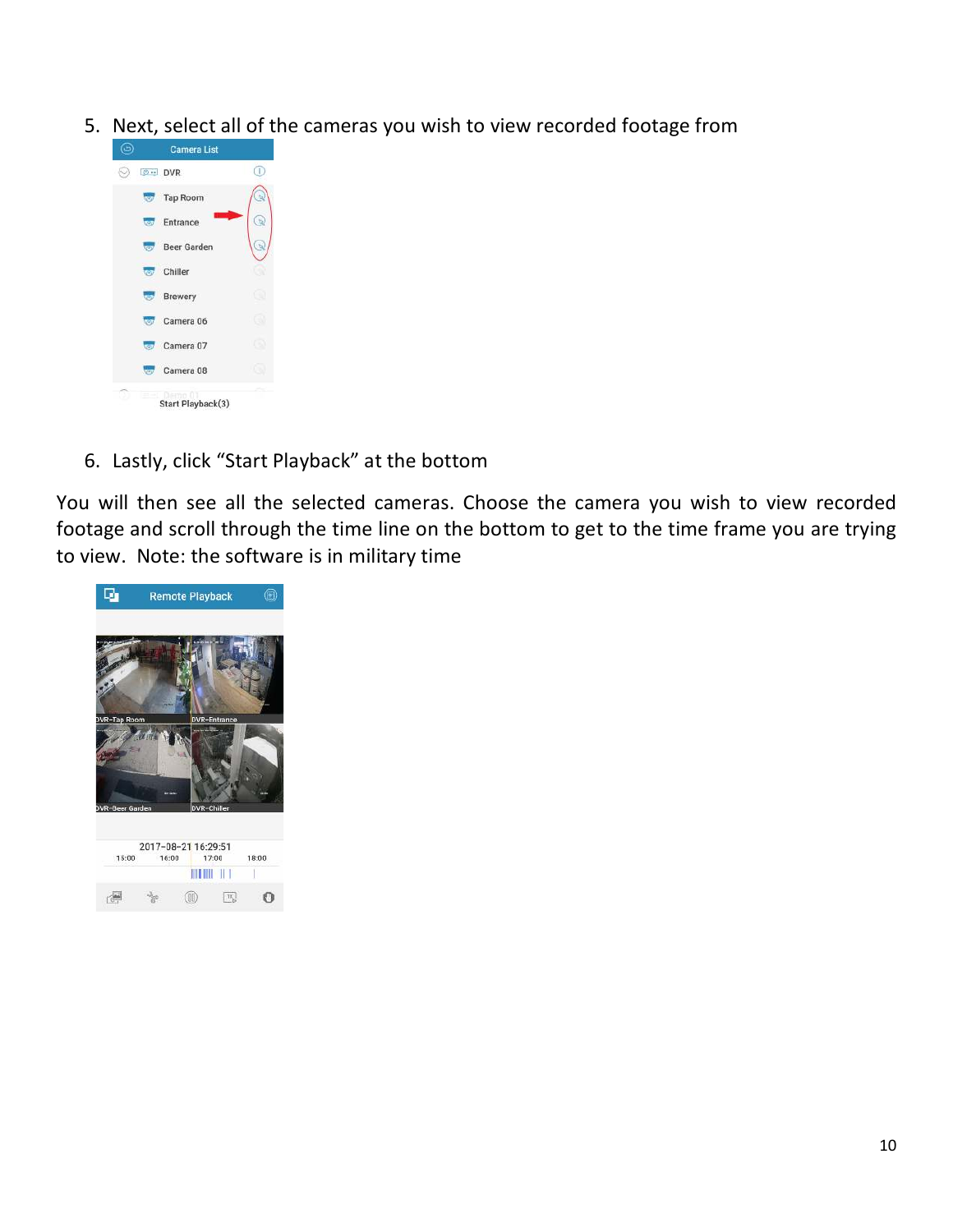### You will notice these icons at the bottom of the screen:





These are the steps to playback saved video. If you wish to save a clip to the app for easy access in the future to come back and look at it, follow these steps:

#### **Saving Video Footage to the App's 'Picture and Video' Section:**

- 1. Navigate to the segment of the video you are wanting to capture
- 2. Position the timeline where you would like your video clip to begin Remote Playback q,

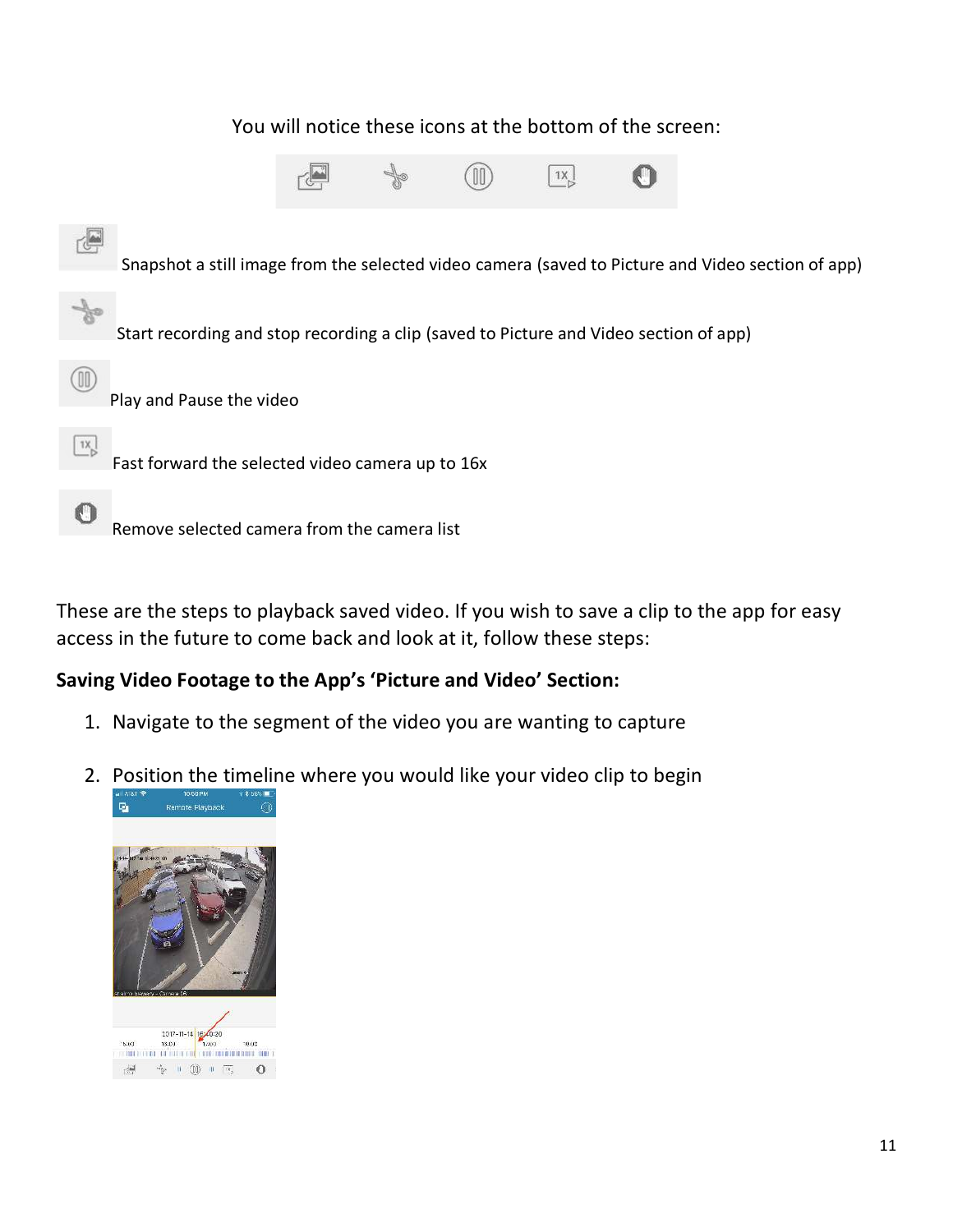3. Click the scissors icon to begin recording your clip



- 4. You will notice a red circle with an "R" located in the top left corner of the selected video. This means you are recording the clip
- 5. When you have recorded the segment of the video you wish to capture, click the scissors icon once more to end the clip
- 6. You will notice the record icon will disappear from the top left corner of the selected video
- 7. You have now created a clip of your video and can now move it to another device
- 8. Click the menu icon in the top left corner

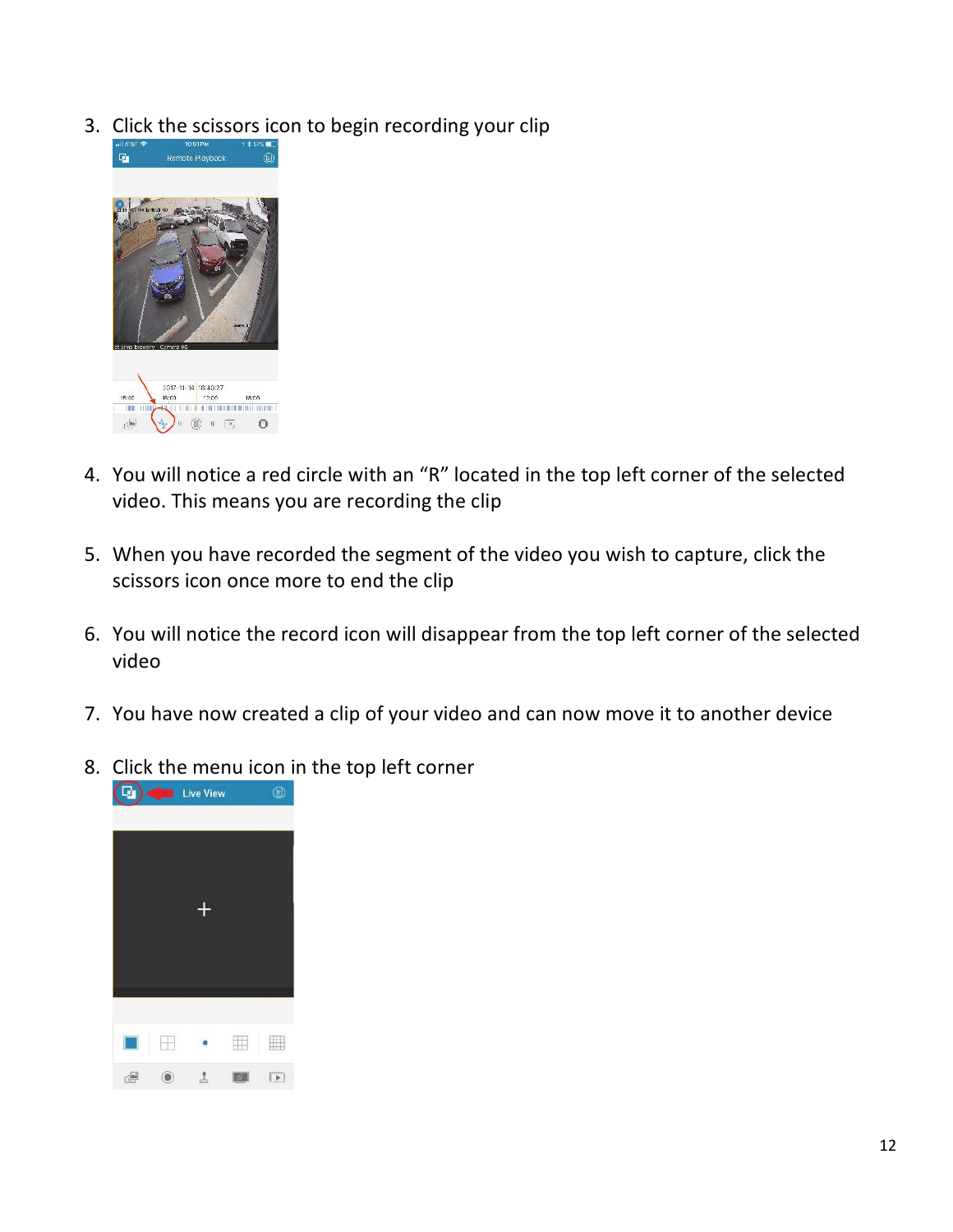### 9. Click Picture & Video



# 10. Click the clip you just created<br>  $\frac{1}{2}$  Picture & Video